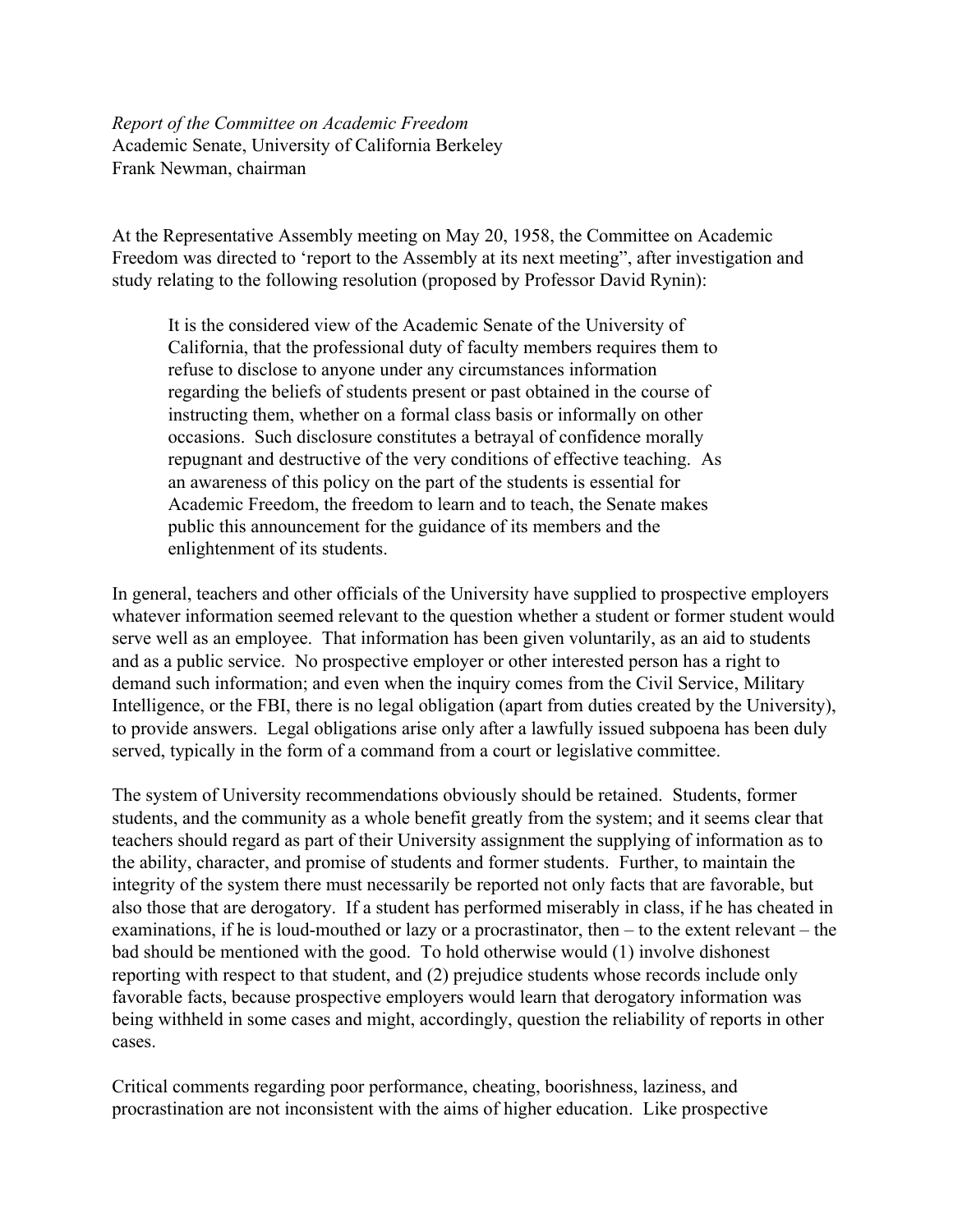employers, the University legitimately concerns itself with such sins; and its tolerance of them is properly limited. When we turn, however, to "loyalty-security sins" the situation is quite different. The University can hardly dictate to prospective employers and other inquirers a list of political and religious beliefs, attitudes, activities, and associations that ought not be regarded as sinful. But many loyalty-security inquiries – whether they relate to government, private employment, military service, or other affected occupation – call for evidence of beliefs, attitudes, activities, and associations that a university should not supply if it aspires to be a free university. The kinds of inquiries we have in mind are illustrated by the following two items, excerpted from memoranda written in 1956 by a member of this committee.

> (1) "Mr. of the Civil Service Commission (Yukon 6-3111) left my office a few minutes ago. He was inquiring with respect to a man who graduated from the School in 1947. In addition to the usual questions concerning ability, character, honesty, and loyalty (including associations) … [he] wanted to know whether I remembered any discussions in class with the investigatee. [He] … introduced this question with the comment that he understood that discussions in class here at the University can often become quite heated. I said that I remembered no discussions with the man. [He] … then asked if I could remember even whether the investigatee's responses were generally conservative or liberal…."

> (2) [An Army Intelligence question concerning a student then in school]

"How about his political thinking?

(I don't mean Democrat or Republican.)"

## The Essential Freedom of the University

University Regulation No. 5, revised June 15, 1944, states: "Essentially the freedom of a university is the freedom of competent persons in the classroom…."

If it were generally known by students that their political and religious freedom to disclose beliefs, to express attitudes, to recount activities, and to refer to associations did not protect them from faculty response to loyalty-security inquiries, many students, in the classroom and in academic consultations, would apply rules of caution differing markedly from the rules of free inquiry we now tend to take for granted. If academic discussion involves, for example, recognition of Red China, or Communists and the Supreme Court, or race relations, or NATO, or atheism, and if students realize that certain comments regarding those matters, when subsequently reported by the teacher in response to routine inquiries, may cause the inquirer to raise his eyebrows, to jot down additional notes, or to contemplate further investigation – then some students who otherwise would freely discuss those matters are going to avoid making that